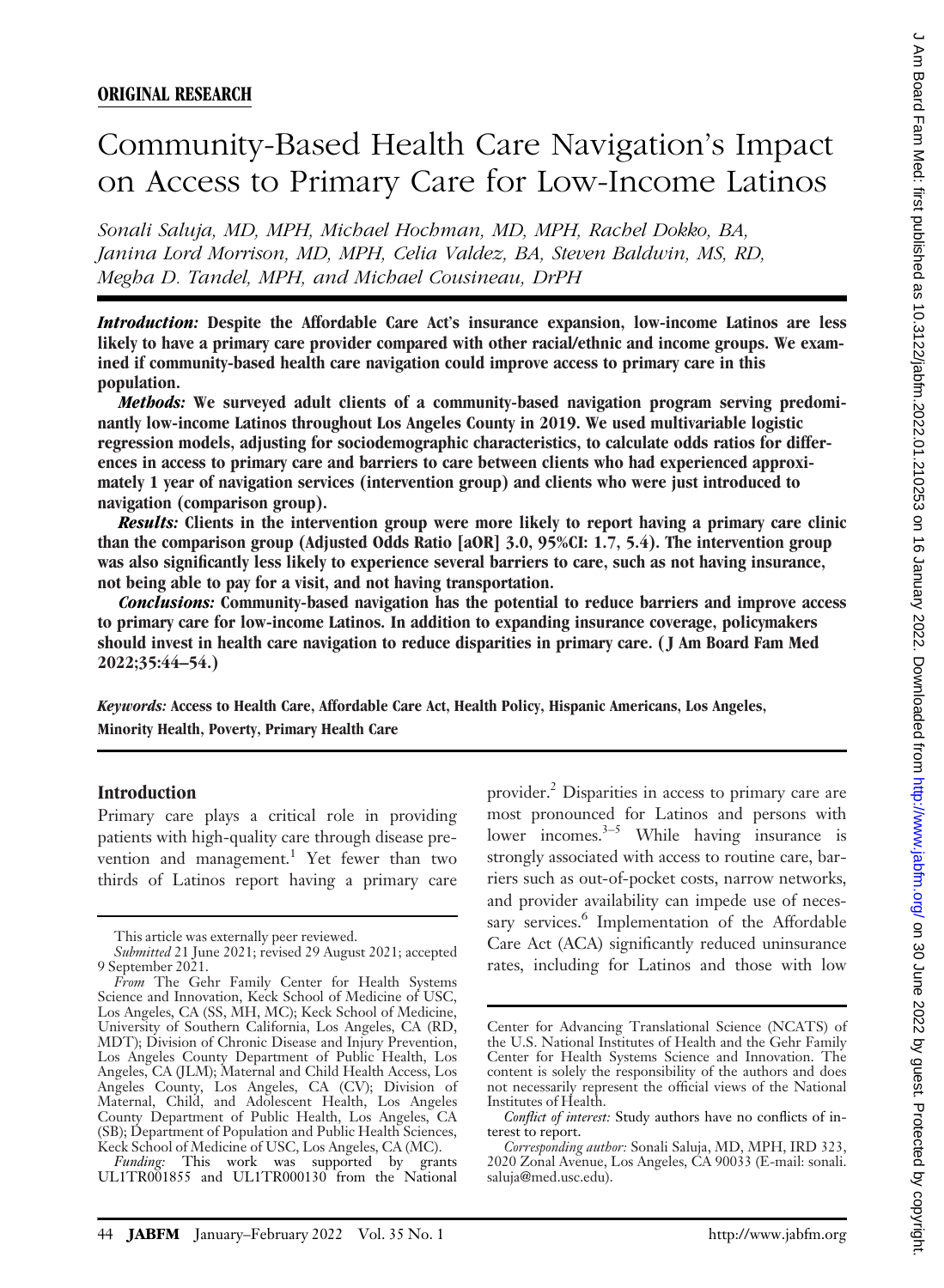incomes; however, equivalent gains in access to primary care were not similarly achieved.<sup>5,7–10</sup> For example, in California, in the year after the ACA's expansion, low-income adults with Medicaid (free or near-free public insurance for low-income people) were less likely to be accepted by a new doctor than in the year prior.<sup>11</sup> Clearly insurance expansion alone is not sufficient to mitigate disparities in health care access.

Aside from uninsurance, several factors may contribute to lower rates of access to primary care among low-income Latinos, including immigration status, language barriers, lower levels of education, and low rates of public and private insurance acceptance among primary care providers.12–<sup>17</sup> In combination, these factors further exacerbate the difficulties of navigating a complex health care system.

The problem of accessing primary care is particularly acute in Los Angeles County, where almost half of the residents identify as Hispanic or Latino, and 1 in 5 live below the federal poverty level. Yet after the ACA's implementation, a third or more of residents from these communities report difficulty getting medical care when they need it. $^{18,19}$  In addition, hundreds of thousands of undocumented immigrants living in Los Angeles are generally ineligible for comprehensive Medicaid or subsidies to purchase plans on the state's ACA marketplace.<sup>20</sup> Like most states, California's Medicaid program relies on a largely managed care system. Many residents find the complex network of managed care plans and independent provider associations challenging to navigate, further complicating their ability to get needed care. $21,22$  Qualitative interviews with Los Angeles County safety-net patients suggest that systemic barriers—long wait times for an appointment, difficulty finding an accepting provider—and gaps in knowledge about the health care system can contribute to decreased use of primary care.<sup>23</sup>

Health care navigators can complement the ACA's coverage expansion initiatives by helping people find and use health care services. $24-27$ Effective programs tend to include frequent interactions between navigators and their clients.<sup>28-32</sup> One study of a neighborhood-based intervention to identify and provide health care resources to Latinos through community health events found that primary care use increased for study participants 1 year later.<sup>33</sup> This study was limited to examining the effects of 5 health events in 2 suburban neighborhoods in North Carolina, and the prepost outcome analysis did not include statistical testing. Yet most studies examining the impact of navigation programs have been focused on those initiated in a clinical (emergency department or hospital-based) as opposed to community setting.<sup>34–38</sup> To our knowledge, few studies have examined how community-based navigation programs might improve access to primary care for low-income Latinos, a population with 1 of the lowest rates of primary care use in the country.

The Los Angeles County Children's Health Outreach Initiative (CHOI) program, operated by the Los Angeles County Department of Public Health, funds and coordinates health care navigation services for people of all ages. While there are many community organizations that assist with insurance outreach and enrollment, CHOI employs a multitouch model of outreach, enrollment, utilization, and retention/renewal (OEUR) to foster longterm access to health care.<sup>39</sup> CHOI's trained navigators, often recruited from the targeted communities, organize outreach events (such as community presentations on the benefits of insurance), enroll eligible clients in insurance plans, help clients make medical appointments, refer clients to social services, and facilitate insurance renewal.<sup>40</sup> As part of the OEUR model, navigators are trained to help clients find an appropriate primary care clinic or provider. In addition, CHOI navigators engage in several formal "touches" or follow-up calls with their clients—at 30 days, 6 months, and 11 months after intake—to ensure that their clients are receiving necessary health services. The communitybased CHOI agencies served more than 10,000 people from 29 different locations throughout Los Angeles County in 2019. An internal audit of CHOI agencies showed that 75% of CHOI clients were still enrolled in health care coverage 14 months after their initial intake. $41$  While the CHOI agencies have demonstrated their capacity to enroll clients in health care coverage, whether they effectively help their clients access primary care and overcome barriers to health care is not known.

In this study, we examine the impact of a community-based navigation program with an OEUR model on access to primary care for a predominantly low-income Hispanic population. We also evaluate the effects of community-based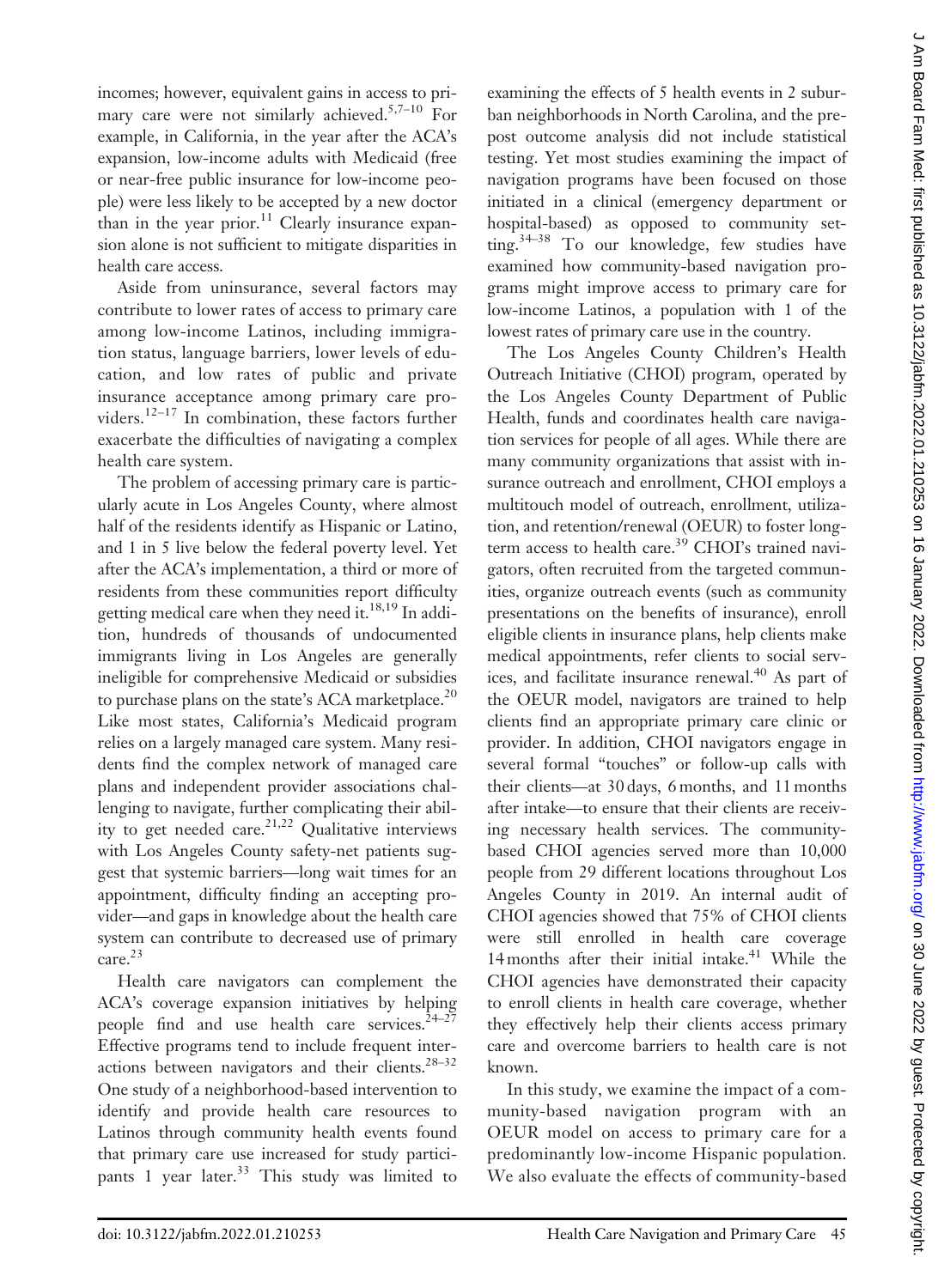navigation on reducing specific barriers to primary care.

# Methods

We conducted a quasi-experimental evaluation of CHOI navigation using surveys of CHOI clients who had received 11 to 13 months of CHOI services (intervention group) and clients who had only received an initial intake appointment with CHOI agencies (comparison group). We have 2 main outcomes: having a primary care clinic and having a regular provider. We defined a primary care clinic as a "clinic, health center, hospital clinic, doctor's office, Kaiser or HMO where 1 goes for regular or primary care." We defined a regular provider as 1 or more personal doctors or primary care providers, including general doctors, physician assistants, or nurse practitioners but excluding specialists. Additional outcomes included having a checkup in the past year (only asked if patients had a primary care clinic), difficulty getting medical care when needed, and having an emergency department visit in the past year that did not result in a hospitalization. Lastly, we asked participants if they experienced barriers that may have led to delaying or avoiding care, including insurance and cost-related barriers, clinic-level barriers, and knowledge barriers. All outcomes are self-reported.

#### Study Setting and Participants

We selected 9 community-based CHOI agencies, with 29 different sites located throughout Los Angeles County, in the study. The agencies are geographically distributed across Los Angeles and use navigators that are representative (linguistically and culturally) of the population they serve. The agencies operate independently but are funded by the Department of Public Health to conduct health care navigation as part of CHOI. In addition, the agencies use the same OEUR model, have a shared electronic record system for all clients (allowing clients to be followed across agencies and longitudinally), and have monthly meetings and trainings to ensure consistent process across agencies and sites. Clients were referred to CHOI agencies from the health care system (hospital, emergency department, clinic, or health plan) or the community (friend or family member, school, Women, Infants, and Children program, other community agencies, brochure or advertisement, Department of Public

Social Services, or the Los Angeles County information hotline).

We surveyed 2 groups of CHOI clients: an intervention and a comparison group. We recruited participants in the comparison group from new CHOI clients presenting for their initial intake appointment. These clients had an intake appointment between April and October 2019 to assess their insurance and health care access needs but had not received followup navigation from CHOI navigators. Participants in the intervention group had their intake appointment with CHOI between February and November of 2018, 11 to 13 months before being surveyed. CHOI navigators had called these clients 30 days and then 6 months after their intake to assist with additional insurance enrollment or health care access needs. This included assisting clients with finding a clinic or primary care provider that was in their insurance plan network, language and gender concordant (if requested), and geographically accessible. Navigators may have provided additional support for services such as assistance with medical transportation, paying medical bills, or filling out medical forms, when necessary. We recruited participants in the intervention group from clients contacted as part of routine 11 to 13 month follow-up after their intake appointment.

CHOI navigators recruited both intervention and comparison group participants on a rolling basis, between April and October of 2019. Eligible study participants were CHOI clients between the ages 18 to 64, and spoke either English or Spanish (Figure 1). During recruitment, CHOI navigators assessed clients' eligibility and collected basic demographic information including race/ethnicity, age, employment, education level, and insurance or health care coverage type. Navigators provided eligible and interested clients with a study phone number and informed them that they would receive a phone call from a research assistant within a week. After recruitment, research assistants from the study team who were trained in conducting phone surveys attempted to contact interested clients in their preferred language (English or Spanish) up to 3 different times. Participants who completed the 10 to 15 minute long survey received a \$10 gift card. All study activities were approved by the Department of Public Health's Institutional Review Board.

## Survey Design

We primarily used or modified existing validated survey questions on access to care, health care use,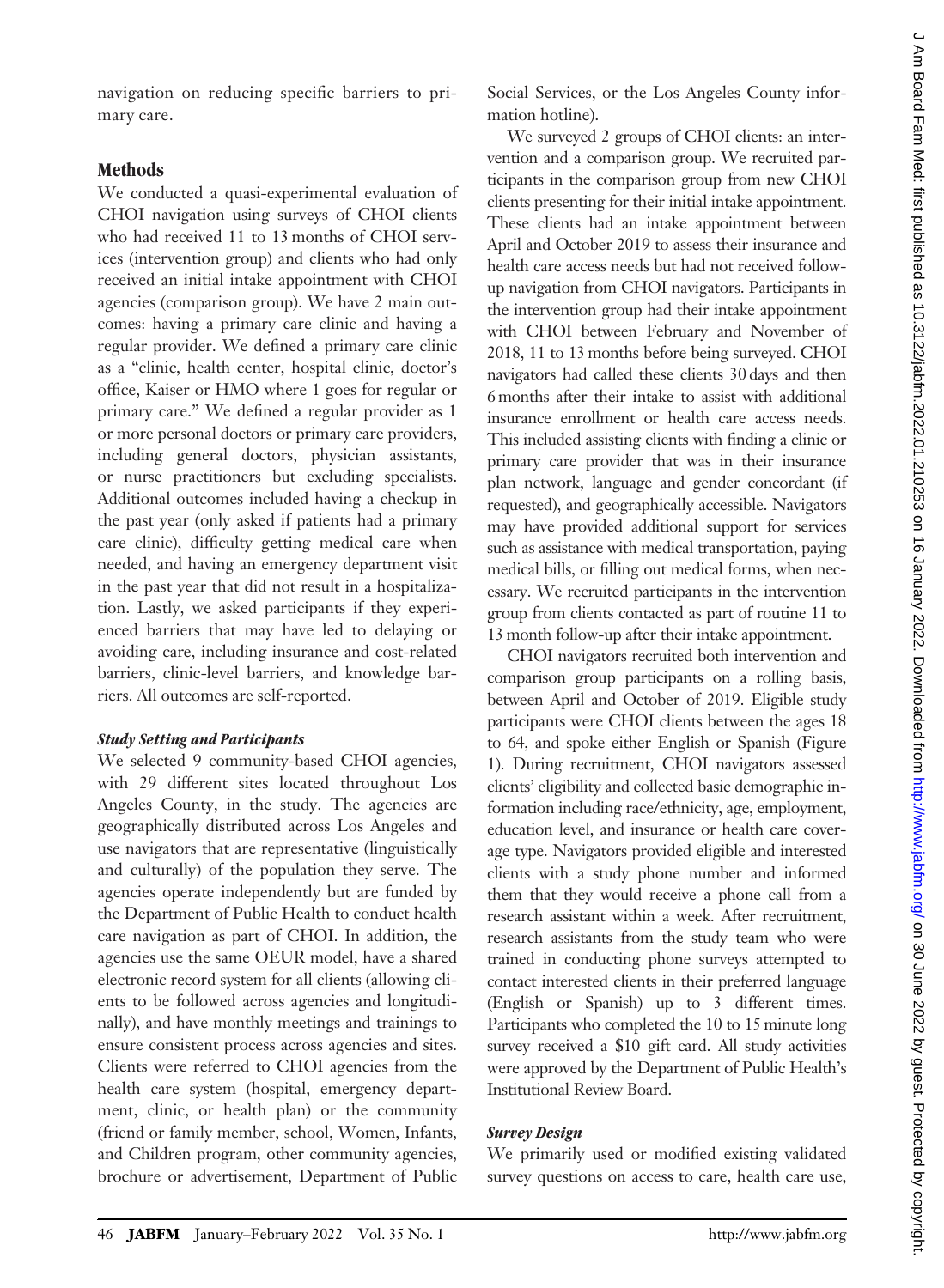

and general health to develop our survey instrument (see the Appendix).<sup>19,42</sup> We translated the survey from English to Spanish and then back translated the questions to ensure accuracy. Questions asking about specific barriers to care had been cited in the literature or were barriers frequently observed by CHOI navigators. Surveys were reviewed by CHOI navigators, pretested with CHOI clients in both English and Spanish, and modified to improve question comprehension and increase the instrument's validity and reliability.

#### Statistical Analysis

We calculated differences in sociodemographic characteristics between the intervention and comparison group and compared them using a chi square (or Fisher's exact) test. We calculated unadjusted percentages of outcomes and barriers for the comparison and intervention groups. We created multivariable logistic regression models to calculate odds ratios and confidence intervals for differences in outcomes and barriers between the comparison and intervention groups. The models adjusted for age, race/ethnicity, sex, education, language, federal poverty level (FPL), employment, self-reported health status, and referral source. All tests were 2 sided with an  $\alpha$  level set at 0.05 for statistical significance. All analyses were performed using Stata 16.1 (StataCorp, College Station, TX) and SAS 9.4 (SAS Institute, Cary, NC).

## Results

We surveyed 306 participants: 182 (59%) in the comparison group and 124 (41%) participants in the intervention group (Table 1). Of the 442 clients

who were screened and found to be eligible for the study, 69% completed the survey. Response rates were similar between the comparison and intervention groups. Most participants in both groups were Hispanic and had incomes below 100% of the FPL. The majority were referred to the CHOI program from community organizations rather than from the health system. Participants in the intervention group were more likely to be 45 years or older (35% vs 22%,  $P < .001$ ), not have completed high school (70% vs 49%,  $P < .004$ ) and consider Spanish to be their primary language (86% vs 68%,  $P < .001$ ) compared with the comparison group. Most chose to take the survey in Spanish.

Participants in the intervention group were 3 times more likely to report having a primary care clinic (adjusted odds ratio [AOR] 3.0, 95% CI, 1.7, 5.4) and more than 2 and a half times more likely to report having a primary care provider (AOR 2.6, 95% CI, 1.5, 4.4) compared with participants in the comparison group (Table 2). Participants in the intervention group were also 60% less likely to report having a somewhat or very difficult time getting care when they needed it (AOR 0.4, 95% CI, 0.2, 0.6). There was no significant difference between the groups in having a checkup (AOR 1.9, 95% CI, 0.7, 4.9) or an emergency department visit that did not result in a hospitalization in the past year (AOR 1.0, 95% CI, 0.4, 2.4). To isolate the impact of community navigation beyond insurance enrollment, we examined a subgroup of participants with Emergency Medicaid, which provides coverage only for an emergency department visit and associated hospitalization for most people. These people were ineligible for comprehensive insurance. We found that 68% of those with Emergency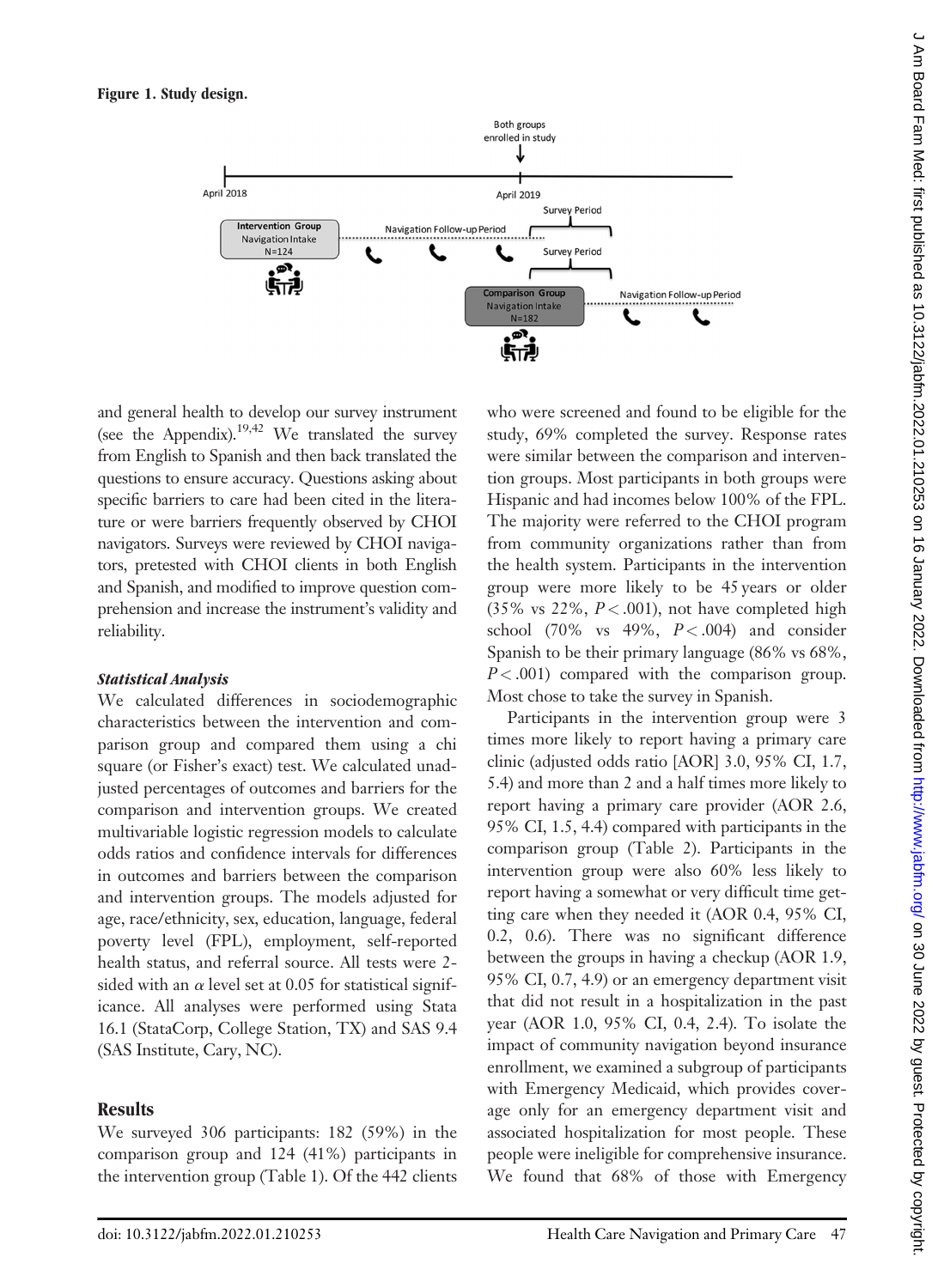|                                                 | Comparison Group<br>$n = 182\%$ (n) | Intervention Group<br>$n = 124\%$ (n) | $P$ Value |
|-------------------------------------------------|-------------------------------------|---------------------------------------|-----------|
| Age                                             |                                     |                                       | < 0.001   |
| 18 to 34                                        | 54 (99)                             | 26(33)                                |           |
| 35 to 44                                        | 24(44)                              | 39(48)                                |           |
| 45 to 54                                        | 16(29)                              | 25(31)                                |           |
| 55 to 64                                        | 6(10)                               | 10(12)                                |           |
| Sex                                             |                                     |                                       | 0.384     |
| Male                                            | 22(40)                              | 18(22)                                |           |
| Female                                          | 78 (142)                            | 82 (101)                              |           |
| Race/Ethnicity                                  |                                     |                                       | 0.183     |
| Latino                                          | 90 (164)                            | 94 (117)                              |           |
| Non-Latino                                      | 10(18)                              | 6(7)                                  |           |
| Employment status                               |                                     |                                       | 0.179     |
| Full time                                       | 17(31)                              | 23 (28)                               |           |
| Part time                                       | 25(45)                              | 27(33)                                |           |
| Unemployed                                      | 55 (101)                            | 45 (56)                               |           |
| Don't know or refused                           | 3(5)                                | 6(7)                                  |           |
| Income as a percentage of federal poverty level |                                     |                                       | $0.065*$  |
| ${<}100%$                                       | 65 (110)                            | 70 (86)                               |           |
| 100 to 199%                                     | 19(33)                              | 24(29)                                |           |
| 200 to 299%                                     | 11(18)                              | 3(4)                                  |           |
| 300 to 399%                                     | 4(6)                                | 1(1)                                  |           |
| $>399\%$                                        | 1(2)                                | 2(2)                                  |           |
| Level of education                              |                                     |                                       | 0.004     |
| 8th grade or less                               | 25(45)                              | 27(34)                                |           |
| Grades 9 to 12                                  | 24(44)                              | 43 (54)                               |           |
| Completed high school                           | 16(29)                              | 10(12)                                |           |
| Some college or beyond                          | 22(40)                              | 14(17)                                |           |
| Don't know or refused                           | 13(24)                              | 6(7)                                  |           |
| Primary language                                |                                     |                                       | < 0.001   |
| English                                         | 32(59)                              | 14(17)                                |           |
| Spanish                                         | 68 (123)                            | 86 (107)                              |           |
| Self-rated health                               |                                     |                                       | 0.061     |
| Excellent/very good/good                        | 60 (110)                            | 50(61)                                |           |
| Fair/poor                                       | 40(72)                              | 50(62)                                |           |
| Referral source to CHOI <sup>†</sup>            |                                     |                                       | 0.683     |
| Health system                                   | 28 (50)                             | 30(36)                                |           |
| Community                                       | 67 (120)                            | 64 (78)                               |           |

# Table 1. Characteristics of Study Participants

Abbreviation: CHOI, Children's Health Outreach Initiative.

\*Fisher's exact. †

Health system referral sources included emergency room, hospital, clinic, health plan, or online insurance enrollment (such as Covered California); community referral sources included friend or family member, school, Women, Infants, and Children program, other community agencies, brochure or advertisement, Department of Public Social Services, or 211 (Los Angeles County information hotline).

Medicaid in the intervention group had a primary care clinic compared with 37% in the comparison group  $(P=.002)$  (Appendix Table A1).

More than 80% of participants in the comparison reported having a barrier compared with 69% of people in the intervention group (data not shown). The most common barrier cited in both

comparison and intervention groups was lack of health insurance (Table 3). Clients in the intervention group were less likely to experience several barriers to primary care, including not having health insurance (AOR 0.3, 95% CI, 0.2, 0.5), not being able to afford to pay for a visit (AOR 0.4, 95% CI, 0.3, 0.7), not having a usual source of care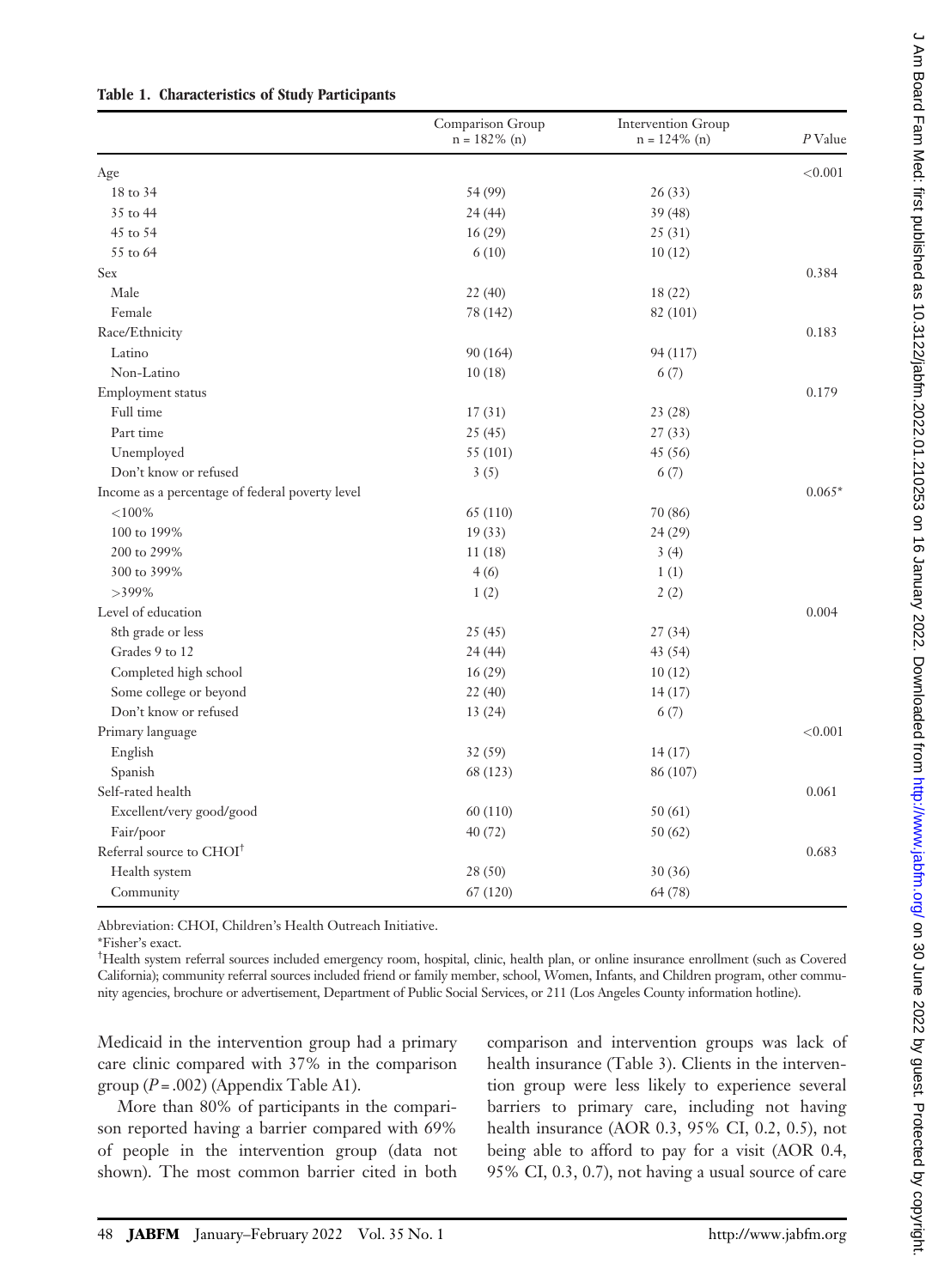|                |  |  | Table 2. Differences in Access to Primary Care and Health Care Use Among Children's Health Outreach Initiative |  |
|----------------|--|--|----------------------------------------------------------------------------------------------------------------|--|
| (CHOI) Clients |  |  |                                                                                                                |  |

|                                                                                             | Unadjusted % (n)         | Adjusted*                |                            |
|---------------------------------------------------------------------------------------------|--------------------------|--------------------------|----------------------------|
| Outcome                                                                                     | Comparison ( $n = 182$ ) | Intervention $(n = 123)$ | Odds Ratio (95% CI)        |
| Has a primary care clinic                                                                   | 47.3 (86)                | 74.8 (92)                | 3.0 $(1.7-5.4)^{\ddagger}$ |
| Has a primary care provider                                                                 | 34.6(63)                 | 59.0 (72)                | 2.6 $(1.5-4.4)^{\ddagger}$ |
| Has difficulty accessing care                                                               | 63.5(113)                | 47.2(58)                 | $0.4(0.2-0.6)^{\ddagger}$  |
| Had a checkup in the past year (n = $144$ ) <sup>†</sup>                                    | 73.1(49)                 | 83.1 (64)                | $1.9(0.7-4.9)$             |
| Any emergency room visits that did not result<br>in a hospitalization in the past 12 months | 91.2(166)                | 90.3(112)                | $1.0(0.4-2.4)$             |

Abbreviation: CI, confidence interval.

\*Models are adjusted for age, race/ethnicity, sex, education, language, federal poverty level, employment, self-reported health status, and referral source.

† Only 144 participants who had a primary care clinic were asked if they had a checkup in the past year.  $\frac{4}{7}P < 0.01$ .

(AOR 0.4, 95% CI, 0.2, 0.7), not knowing how or where to get care (AOR 0.4, 95% CI, 0.2, 0.7), and not having transportation (AOR 0.4, 95% CI, 0.2, 0.9) (Table 3). CHOI services were not associated with reductions in other barriers, including visit(s) not being covered/approved by a health plan, not getting a timely appointment, not being able to contact the clinic, not liking their clinic or provider, long wait times to see a

doctor, clinic being closed, not being able to take time off work to get care, fear of getting medical care, and language, communication, or cultural barriers.

#### **Discussion**

We found that community-based health care navigation that used the OEUR model was associated with improved access to primary care among low-

|  |  |  |  |  |  | Table 3. Differences in Barriers to Medical Care Among Children's Health Outreach Initiative (CHOI) Clients |  |
|--|--|--|--|--|--|-------------------------------------------------------------------------------------------------------------|--|
|--|--|--|--|--|--|-------------------------------------------------------------------------------------------------------------|--|

|                                                                    | Unadjusted % (n) |                                                     |                                  |  |
|--------------------------------------------------------------------|------------------|-----------------------------------------------------|----------------------------------|--|
| Have You Been Delaying or Avoiding Care Due to                     |                  | Comparison ( $n = 182$ ) Intervention ( $n = 123$ ) | Adjusted*<br>Odds Ratio (95% CI) |  |
| Insurance and cost barriers                                        |                  |                                                     |                                  |  |
| Lack of health insurance                                           | 61.5(112)        | 36.6(45)                                            | $0.3 (0.2 - 0.5)^3$              |  |
| Insurance/health plan that did not approve or pay for the<br>visit | 28.0(51)         | 21.1(26)                                            | $0.7(0.4-1.2)$                   |  |
| Could not afford to pay for the visit                              | 53.0 (96)        | 35.8(44)                                            | $0.4(0.3-0.7)^{\dagger}$         |  |
| Knowledge barriers                                                 |                  |                                                     |                                  |  |
| No usual place of care                                             | 48.9 (89)        | 33.3(41)                                            | $0.4(0.2-0.7)^{\dagger}$         |  |
| Did not know how or where to get care                              | 47.2 (85)        | 28.7(35)                                            | $0.4(0.2-0.7)^{\dagger}$         |  |
| Clinic barriers                                                    |                  |                                                     |                                  |  |
| Did not like clinic or provider                                    | 11.7(21)         | 13.9(17)                                            | $1.4(0.6-3.0)$                   |  |
| Could not get an appointment in a timely manner                    | 26.4(48)         | 27.6(34)                                            | $1.4(0.8-2.4)$                   |  |
| Could not contact the clinic over the phone                        | 18.1(33)         | 19.5(24)                                            | $1.1(0.6-2.2)$                   |  |
| Long wait times to see the doctor                                  | 22.1(40)         | 23.6 (29)                                           | $1.1(0.6-2.0)$                   |  |
| Clinic was closed when they could go                               | 20.3(37)         | 14.6 $(18)$                                         | $0.8(0.4-1.5)$                   |  |
| Other barriers                                                     |                  |                                                     |                                  |  |
| Lack of transportation                                             | 19.8(36)         | 9.7(12)                                             | $0.4(0.2-0.9)^{\dagger}$         |  |
| Could not take time off work or leave children/family              | 30.2(55)         | 20.3(25)                                            | $0.6(0.4-1.2)$                   |  |
| Fear of getting medical care                                       | 18.7(34)         | 17.1(21)                                            | $0.7(0.4-1.5)$                   |  |
| Language, communication, cultural problems                         | 12.6(23)         | 12.2(15)                                            | $0.6(0.3-1.3)$                   |  |

Abbreviation: CI, confidence interval.

\*Models are adjusted for age, race/ethnicity, sex, education, language, federal poverty level, employment, self-reported health status, and referral source.

 $\frac{1}{7}P < .01$ .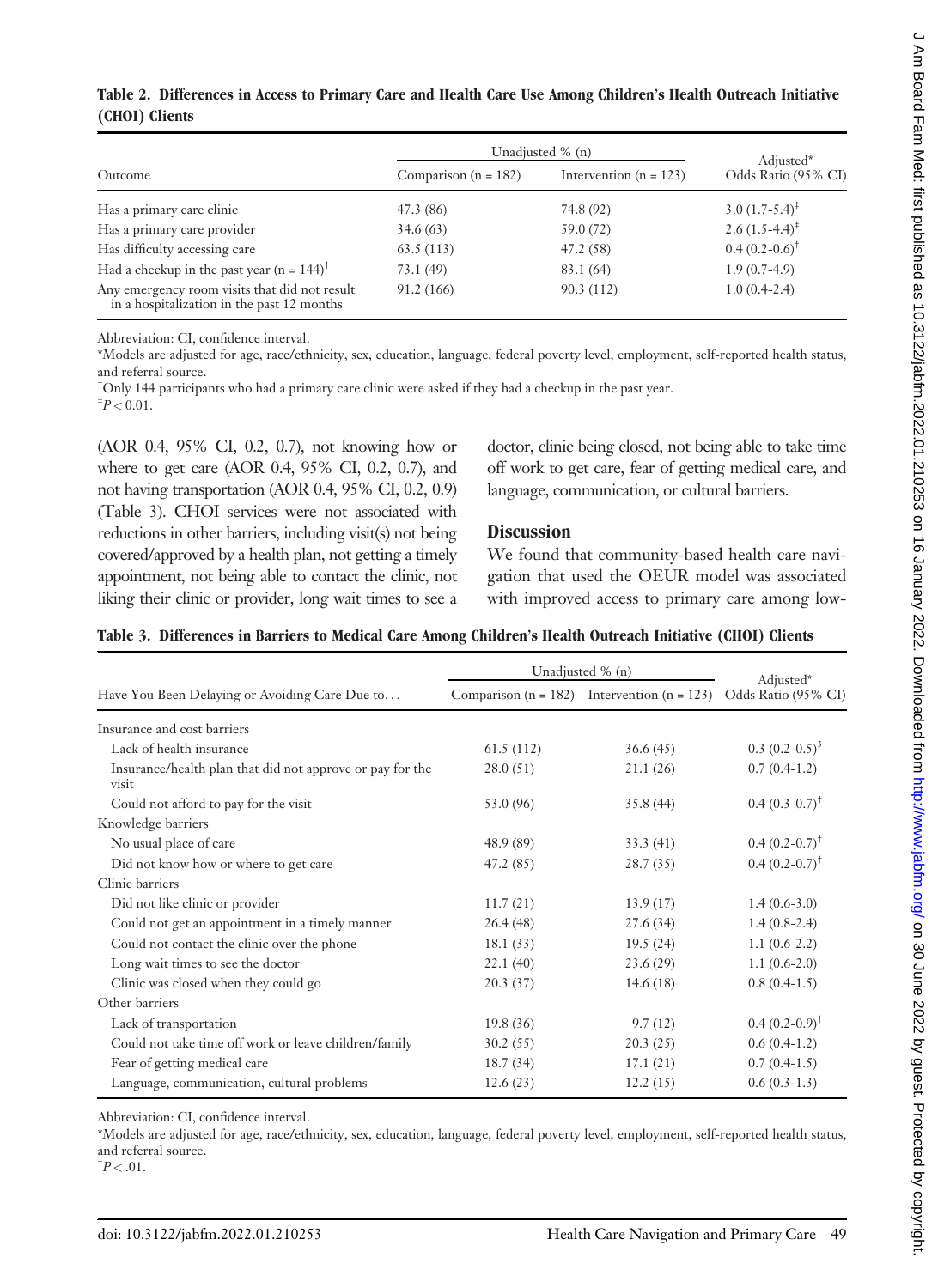income Latinos. Although barriers to primary care were prevalent among all participants, clients who underwent community-based navigation experienced fewer barriers, particularly barriers related to insurance, cost of care, and knowledge.

While other studies have demonstrated patient navigation can effectively increase rates of primary care visits, most navigation interventions were initiated in the clinical setting, after an emergency department visit or hospitalization, and typically focused on patients with multiple comorbidities or those that had a higher risk of hospital readmission.<sup>28-32</sup> We examined a community-based navigation program, which can open the door to primary care for those who have had limited experience with the health system. In addition, the agencies we studied serve primarily low-income Latinos, a group that suffers from lower rates of primary care. Similarly to other successful navigation interventions, the OEUR model employs several "touches," or interactions with clients, to provide clients with assistance on multiple occasions. We speculate that the improved access to care may have been partially mediated by enrolling patients in insurance. However, since those without comprehensive insurance coverage (Emergency Medicaid) in the intervention group were also more likely to have a primary care clinic than their counterparts in the comparison group, we also believe that assisting clients with other barriers to care, such as the cost of care, transportation, and where to get care, were instrumental in increasing access to primary care. Notably, clinic-level barriers, such as obtaining a timely appointment and difficulty contacting the clinic, were prevalent and equally problematic in both the comparison and intervention groups. Given the predicted physician shortage the nation is facing, efforts to improve clinic accessibility by increasing our safety-net-serving primary care workforce are critically important.<sup>43</sup> Bringing Medicaid reimbursement rates to be on par with Medicare or private insurance is a first step to increasing Medicaid acceptance rates among providers and potentially growing the workforce. Expansion of safety-net clinic hours, with adequate support and compensation for providers and staff, could also help to improve access for working families. In addition, while initiatives that promote continuity of care in the safety net and grow the racial/ethnic diversity of providers may not directly impact access to care, they are important for the patient experience and

quality of care and could improve primary care  $use.$ <sup>44,45</sup>

It is also important to consider the underlying factors that drive the need for health care navigation in the United States. Care fragmentation caused by high rates of insurance churning (loss and gain of insurance), changes in insurance plans, and narrow or changing provider networks can leave people confused about where and how to get care or worried that they will incur unaffordable out-ofpocket costs. In the United States, access to insurance and the type of insurance (ACA marketplace or employer based or Medicaid) can change based on a person's income, employment status, and immigration status. Care fragmentation for lowincome persons is associated with disruptions in physician care and medication adherence and negative health outcomes.<sup>46</sup> In California, as is the case in most states, Medicaid services are organized using managed care plans, which in turn contract with independent provider organizations. While such contracting may reduce health care costs, it also limits where enrollees can go to get care, potentially reducing both the number of visits and continuity of care.<sup>47</sup>

Several limitations in our study should be noted. First, the intervention group only included participants who navigators could reach by phone a year after their intake. Thus, we may have included participants with more stable life circumstances and perhaps, by relation, more stable access to care, in the intervention group. However, participants in the intervention were less likely to speak English and had a lower level of education compared with the comparison group, characteristics that are associated with lower rates of primary care. Though we did adjust for these differences in addition to other characteristics, there may have been unmeasured confounders that we could not adjust for. Second, we surveyed the comparison group soon (median time of 9 days) after their intake, yet clients may have benefited from navigation services during that period, thus not fully reflecting their challenges with accessing care before receiving communitybased navigation. Third, we relied on self-reported outcomes and were unable to verify primary care empanelment or office visits. We worked with the community agencies to develop a feasible study design to measure the impact of their program in a short period of time. Largely due to support from the navigation agencies and the Los Angeles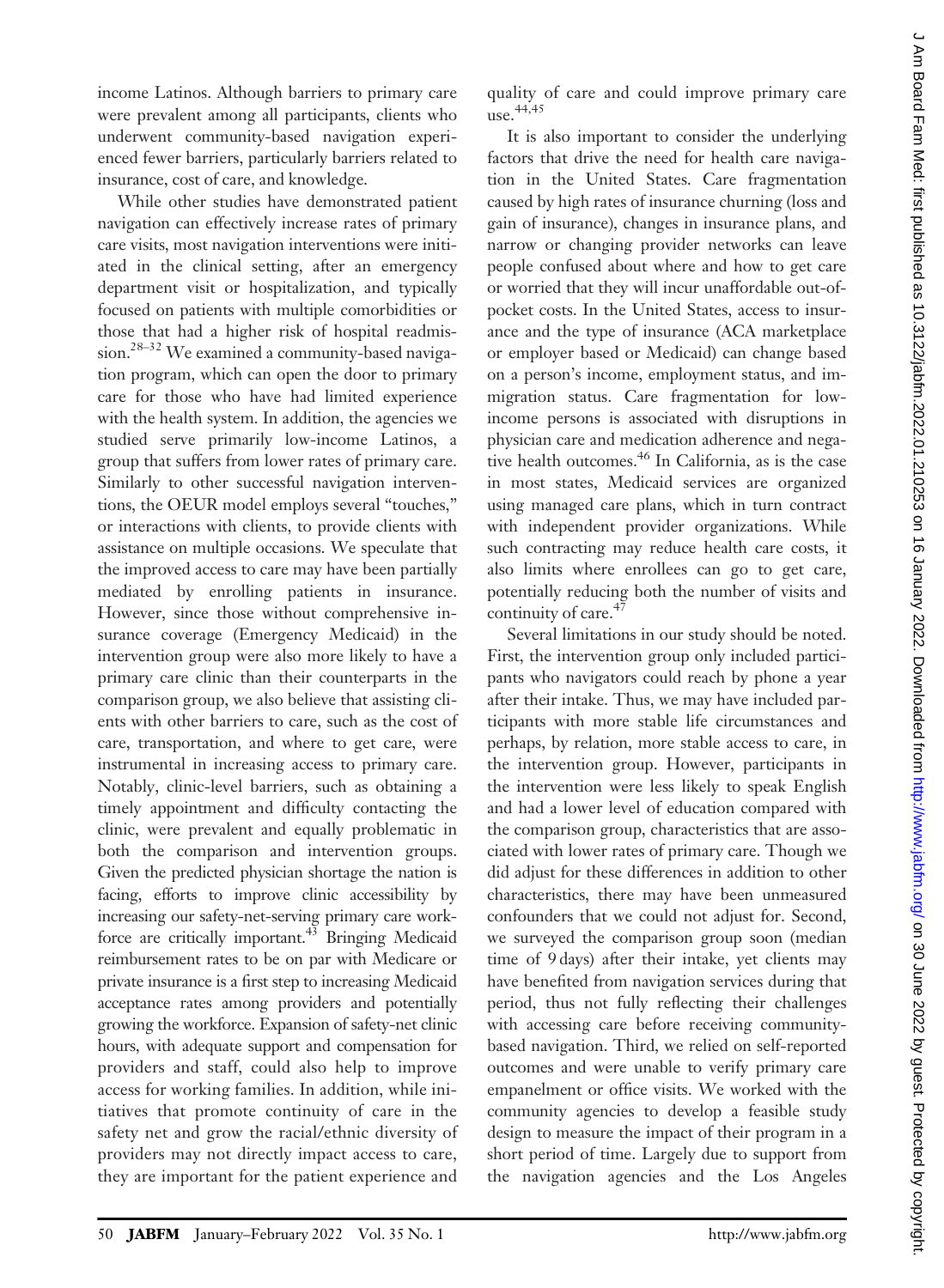Department of Public Health, we achieved a high survey completion rate. Importantly though, since this study was not a randomized controlled trial, more rigorous evaluations of community-based navigation are needed to confirm our findings.

# Conclusion

Community-based health care navigation is an important supplement to insurance expansion policies that can improve access to primary care. CHOI's OEUR model of outreach, enrollment, utilization, and renewal, which employs several "touches" with clients, has the potential to be replicated elsewhere and may benefit regions with similarly high rates of insurance churning, managed care plan enrollment, immigrants, racial/ethnic minorities, and lowincome people as Los Angeles County. Millions of Americans, having lost their jobs and as a result their employee-sponsored insurance during the COVID-19 pandemic, are enrolling in Medicaid and marketplace plans.<sup>48,49</sup> There is an urgent need for enhanced community-based health care navigation that can assist people not only with finding new health care coverage but also a clinic and primary care provider. Although the previous administration's public charge policy penalizing some immigrants for using public services has been reversed, embedded fear has discouraged many immigrants from accessing health care, increasing the need for culturally sensitive, community-based navigation from a trusted source of information.<sup>50</sup> The new administration recently increased navigator funding 8-fold from last year,  $51$  changing course from the previous administration's dramatic cuts of nearly  $90\%$ <sup>52,53</sup> and demonstrating a clear understanding of the critical importance of navigators.

Policy efforts both nationally and in California, such as a national or state-based single payer program, aim to decrease underlying fragmentation in health care through financing and delivery system reform.<sup>54,55</sup> Yet these policy solutions are politically contentious and have uncertain outcomes. While broader policy solutions are necessary, the success of the CHOI program and OEUR model shows that community-based navigators are capable of narrowing the gap in access that the ACA's insurance expansion alone has been unable to completely close. By providing navigators with additional support and training to connect clients to primary care, we may begin to see concomitant gains in disease

prevention and management that we hoped to achieve under the ACA.

The authors would like to acknowledge the contributions of Ashley Recinos, Ricardo Poynton, Vanessa Mariscal, Lancer Shul, and the Children's Health Outreach Initiative Agencies' directors and staff.

To see this article online, please go to: [http://jabfm.org/content/](http://jabfm.org/content/35/1/44.full) [35/1/44.full](http://jabfm.org/content/35/1/44.full).

#### **References**

- 1. Starfield B, Shi L, Macinko J. Contribution of primary care to health systems and health. Milbank Q 2005;83:457–502.
- 2. Levine DM, Linder JA, Landon BE. Characteristics of Americans with primary care and changes over time, 2002-2015. JAMA Intern Med 2020;180:463–6.
- 3. Martinez ME, Ward BW. Health care access and utilization among adults aged 18–64, by poverty level: United States, 2013–2015. National Center for Health Statistics; 2016. NCHS Data Brief No. 262.
- 4. DeNavas-Walt C, Proctor BD, Smith JC. Income, poverty, and health insurance coverage in the United States: 2012. Washington (DC): U.S. Census Bureau; 2013.
- 5. Shartzer A, Long SK, Anderson N. Access to care and affordability have improved following Affordable Care Act implementation; problems remain. Health Aff (Millwood) 2016;35:161–8.
- 6. Burstin HR, Swartz K, O'Neil A, Orav EJ, Brennan TA. The effect of change of health insurance on access to care. Inquiry 1999;35:389–97.
- 7. Singh KA, Wilk AS. Affordable Care Act Medicaid expansion and racial and ethnic disparities in access to primary care. J Health Care Poor Underserved 2019;30:1543–59.
- 8. Kominski GF, Narissa JN, Sorensen A. The Affordable Care Act's impacts on access to insurance and health care for low-income populations. Annu Rev Public Health 2017;38:489–505.
- 9. Sommers BD, Gunja MZ, Finegold K, Musco T. Changes in self-reported insurance coverage, access to care, and health under the Affordable Care Act. JAMA 2015;314:366–74.
- 10. Wherry LR, Miller S. Early coverage, access, utilization, and health effects associated with the Affordable Care Act Medicaid expansions: a quasi-experimental study. Ann Intern Med 2016;164:795–803.
- 11. Alcalá HE, Roby DH, Grande DT, McKenna RM, Ortega AN. Insurance type and access to health care providers and appointments under the Affordable Care Act. Med Care 2018;56:186–92.
- 12. Rodriguez-Alcalá ME, Qin H, Jeanetta S. The role of acculturation and social capital in access to health care: a meta-study on Hispanics in the US. J Community Health 2019;44:1224–52.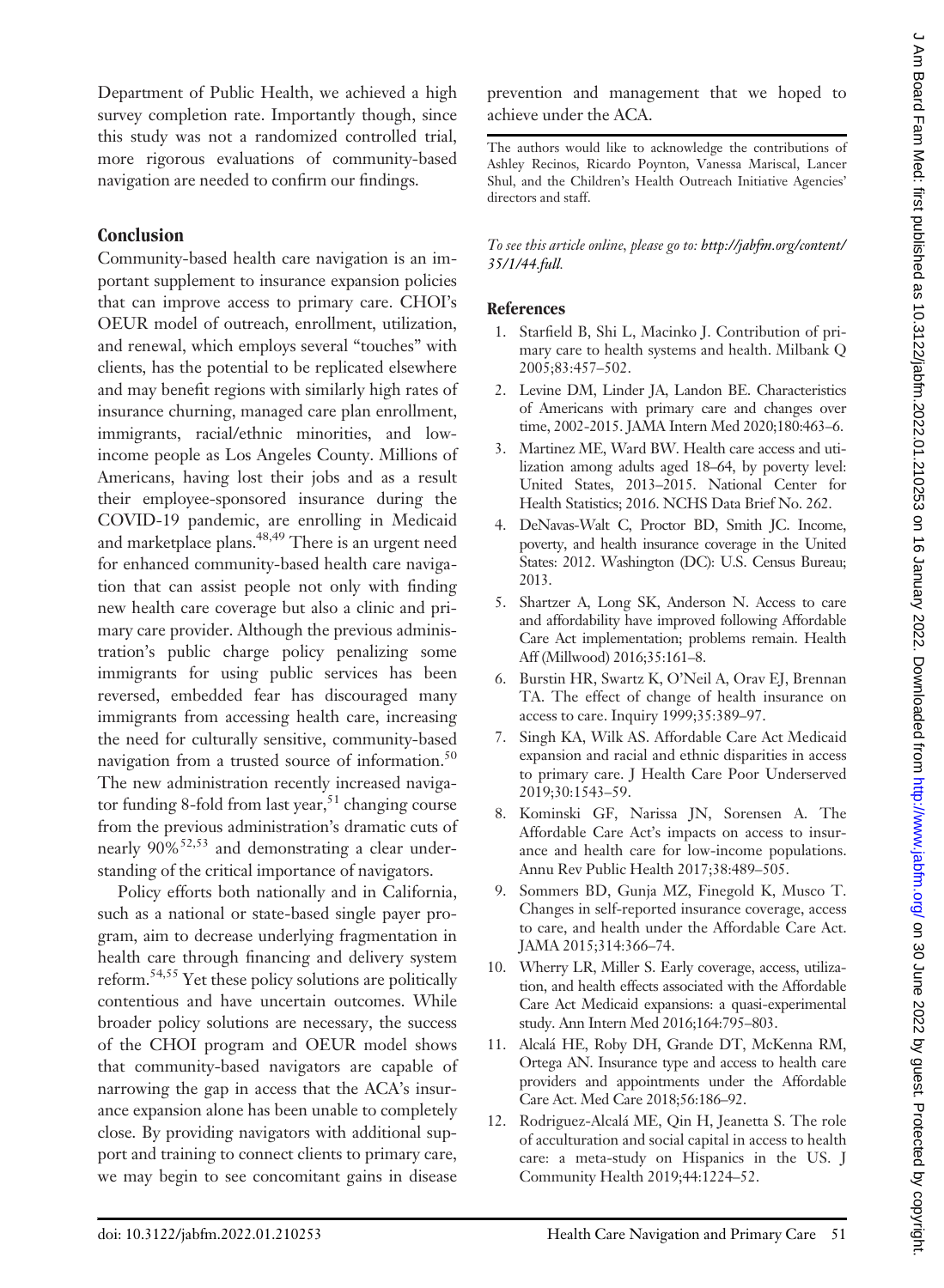- 13. Escarce JK, Kapur K. Access to and quality of health care. In: Hispanics and the future of America. Washington (DC): National Academies Press; 2006.
- 14. Fiscella K, Franks P, Doescher MP, Saver BG. Disparities in health care by race, ethnicity, and language among the insured: findings from a national sample. Med Care 2002;40:52–9.
- 15. Gresenz CR, Rogowski J, Escarce JJ. Community demographics and access to health care among U.S. Hispanics. Health Research and Educational Trust 2009;44:1542–62.
- 16. Livingston G. Hispanics, health insurance and health care access. Washington (DC): Pew Research Center; 2009.
- 17. Alcalá HE, Chen J, Langellier BA, Roby DH, Ortega AN. Impact of the Affordable Care Act on health care access and utilization among Latinos. J Am Board Fam Med 2017;30:52–62.
- 18. QuickFacts: Los Angeles city, California; United States [Internet]. U.S. Census Bureau; 2019 [cited 2021 Aug 28]. Available from: [https://www.census.](https://www.census.gov/quickfacts/fact/table/losangelescitycalifornia,US/RHI725219) [gov/quickfacts/fact/table/losangelescitycalifornia,](https://www.census.gov/quickfacts/fact/table/losangelescitycalifornia,US/RHI725219) [US/RHI725219.](https://www.census.gov/quickfacts/fact/table/losangelescitycalifornia,US/RHI725219)
- 19. 2018 LA County health survey—topics & data: difficulty accessing medical care [Internet]; 2018 [cited 2021 Aug 28]. Available from: [http://publichealth.](http://publichealth.lacounty.gov/ha/LACHSDataTopics2018.htm) [lacounty.gov/ha/LACHSDataTopics2018.htm.](http://publichealth.lacounty.gov/ha/LACHSDataTopics2018.htm)
- 20. McConville S, Hill L, Ugo I, Hayes J [Internet]. Health coverage and care for undocumented immigrants. Public Policy Institute of California; 2021 [cited 2021 Aug 28]. Available from: [https://www.](https://www.ppic.org/publication/health-coverage-and-care-for-undocumented-immigrants/) [ppic.org/publication/health-coverage-and-care-for](https://www.ppic.org/publication/health-coverage-and-care-for-undocumented-immigrants/)[undocumented-immigrants/](https://www.ppic.org/publication/health-coverage-and-care-for-undocumented-immigrants/).
- 21. McDonnell DD, Graham CL. Medicaid beneficiaries in California reported less positive experiences when assigned to a managed care plan. Health Aff (Millwood) 2015;34:447–54.
- 22. Tatar M, Paradise J, Garfield R [Internet]. Medi-Cal managed care: an overview and key issues. Kaiser Family Foundation; 2016 [cited 2021 Aug 28]. Available from: [https://www.kff.org/medicaid/issue-brief/](https://www.kff.org/medicaid/issue-brief/medi-cal-managed-care-an-overview-and-key-issues/) [medi-cal-managed-care-an-overview-and-key-issues/.](https://www.kff.org/medicaid/issue-brief/medi-cal-managed-care-an-overview-and-key-issues/)
- 23. Saluja S, McCormick D, Cousineau MR, et al. Barriers to primary care after the Affordable Care Act: a qualitative study of Los Angeles safety-net patients' experiences. Health Equity 2019;3:423–30.
- 24. Sommers BD, Maylone B, Nguyen KH, Blendon RJ, Epstein AM. The impact of state policies on ACA applications and enrollment among lowincome adults in Arkansas, Kentucky, and Texas. Health Aff (Millwood) 2015;34:1010–8.
- 25. Chandrasekar E, Kim KE, Song S, Paintal R, Quinn MT, Vallina H. First year open enrollment findings: health insurance coverage for Asian Americans and the role of navigators. J Racial Ethn Health Disparities 2016;3:537–45.
- 26. Goodell S [Internet]. Navigators and Assisters. Health Affairs; 2013 [cited 2021 Aug 28]. Available from: [https://www.healthaffairs.org/do/10.1377/hpb](https://www.healthaffairs.org/do/10.1377/hpb20131031.857471/full/) [20131031.857471/full/.](https://www.healthaffairs.org/do/10.1377/hpb20131031.857471/full/)
- 27. Peart A, Lewis V, Brown T, Russell G. Patient navigators facilitating access to primary care: a scoping review. BMJ Open 2018;8:e019252.
- 28. Elliott K, Klein JW, Basu A, Sabbatini AK. Transitional care clinics for follow-up and primary care linkage for patients discharged from the ED. Am J Emerg Med 2016;34:1230–5.
- 29. Griswold KS, Homish GG, Pastore PA, Leonard KE. A randomized trial: are care navigators effective in connecting patients to primary care after psychiatric crisis? Community Ment Health J 2010;46:398–402.
- 30. Horwitz SM, Busch SH, Balestracci KM, Ellingson KD, Rawlings J. Intensive intervention improves primary care follow-up for uninsured emergency department patients. Acad Emerg Med 2005;12:647–52.
- 31. Kangovi S, Mitra N, Grande D, et al. Patient-centered community health worker intervention to improve posthospital outcomes: a randomized clinical trial. JAMA Intern Med 2014;174:535–43.
- 32. O'Brien GM, Stein MD, Fagan MJ, Shapiro MJ, Nasta A. Enhanced emergency department referral improves primary care access. Am J Manag Care 1999;5:1265–9.
- 33. Coffman MJ, de Hernandez BU, Smith HA, et al. Using CBPR to decrease health disparities in a suburban Latino neighborhood. Hisp Health Care Int 2017;15:121–9.
- 34. Wang ML, Gallivan L, Lemon SC, et al. Navigating to health: evaluation of a community health center patient navigation program. Prev Med Rep 2015;2:664–8.
- 35. Freund KM. Patient navigation: the promise to reduce health disparities. J Gen Intern Med 2011;26:110–2.
- 36. Gany F, Bari S, Gill P, Loeb R, Leng J. Step on it! Impact of a workplace New York City taxi driver health intervention to increase necessary health care access. Am J Public Health 2015; 105:786–92.
- 37. Bishop SE, Edwards JM, Nadkarni M. Charlottesville Health Access: a locality-based model of health care navigation for the homeless. J Health Care Poor Underserved 2009;20:958–63.
- 38. Kahn LS, Aiello J, Berdine DE, Fox CH. The use of telephonic case management to link a specialneeds population with a primary care physician. J Am Board Fam Med 2009;22:585–7.
- 39. Rivas C, Wood M, Galloway-Gilliam L [Internet]. Policy framework for outreach, enrollment, retention and utilization for health care coverage in California; 2006 [cited 2021 Aug 28]. Available from: [https://chc](https://chc-inc.org/wp-content/uploads/2019/11/Policy-Framework-for-Outreach-Enrollment-Retention-Utilization-for-Healthcare-Coverage-in-California.pdf)[inc.org/wp-content/uploads/2019/11/Policy-Framework-](https://chc-inc.org/wp-content/uploads/2019/11/Policy-Framework-for-Outreach-Enrollment-Retention-Utilization-for-Healthcare-Coverage-in-California.pdf)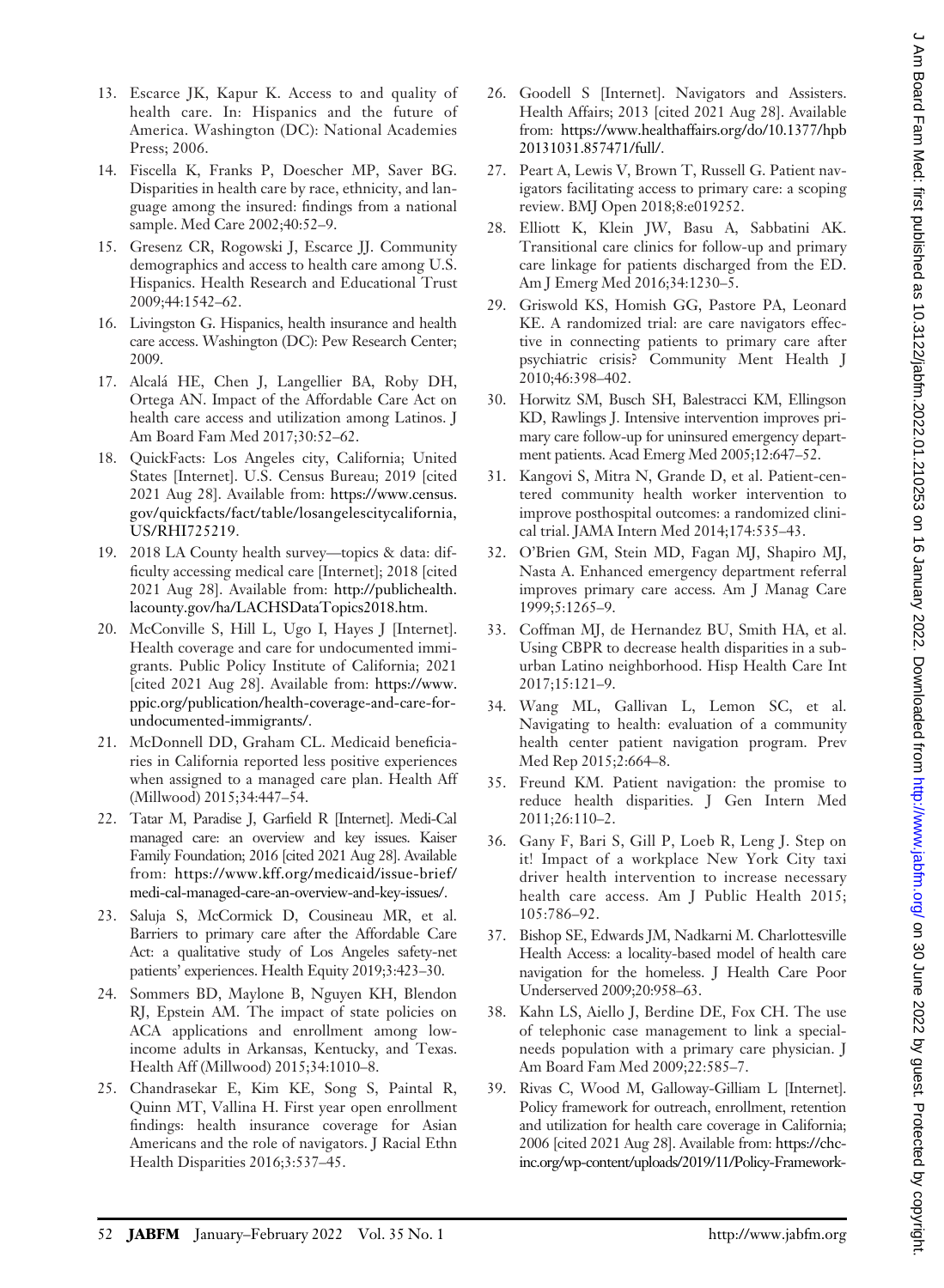[for-Outreach-Enrollment-Retention-Utilization](https://chc-inc.org/wp-content/uploads/2019/11/Policy-Framework-for-Outreach-Enrollment-Retention-Utilization-for-Healthcare-Coverage-in-California.pdf)[for-Healthcare-Coverage-in-California.pdf.](https://chc-inc.org/wp-content/uploads/2019/11/Policy-Framework-for-Outreach-Enrollment-Retention-Utilization-for-Healthcare-Coverage-in-California.pdf)

- 40. Los Angeles County Department of Public Health Maternal, Child, & Adolescent Health Programs [Internet]. Children's Health Outreach Initiatives; 2021 [cited 2021 Aug 28]. Available from: [http://](http://publichealth.lacounty.gov/mch/choi/choi.htm) [publichealth.lacounty.gov/mch/choi/choi.htm](http://publichealth.lacounty.gov/mch/choi/choi.htm).
- 41. Increased access to health coverage, increased need for support: a snapshot from Los Angeles County [Internet]; 2019 [cited 2021 Aug 28]. Available from: [https://chc-inc.org/wp-content/uploads/2019/](https://chc-inc.org/wp-content/uploads/2019/11/A-Snapshot-of-Los-Angeles-County-Department-of-Public-Health-Children%E2%80%99s-Health-Outreach-Initiative-CHOI.pdf) [11/A-Snapshot-of-Los-Angeles-County-Department](https://chc-inc.org/wp-content/uploads/2019/11/A-Snapshot-of-Los-Angeles-County-Department-of-Public-Health-Children%E2%80%99s-Health-Outreach-Initiative-CHOI.pdf)[of-Public-Health-Children%E2%80%99s-Health-](https://chc-inc.org/wp-content/uploads/2019/11/A-Snapshot-of-Los-Angeles-County-Department-of-Public-Health-Children%E2%80%99s-Health-Outreach-Initiative-CHOI.pdf)[Outreach-Initiative-CHOI.pdf](https://chc-inc.org/wp-content/uploads/2019/11/A-Snapshot-of-Los-Angeles-County-Department-of-Public-Health-Children%E2%80%99s-Health-Outreach-Initiative-CHOI.pdf).
- 42. Centers for Disease Control and Prevention [Internet]. National Health Interview Survey 2018 [cited 2021 Aug 28]. Available from: [https://www.](https://www.cdc.gov/nchs/nhis/1997-2018.htm) [cdc.gov/nchs/nhis/1997-2018.htm](https://www.cdc.gov/nchs/nhis/1997-2018.htm).
- 43. Association of American Medical Colleges [Internet]. The complexities of physician supply and demand: projections from 2018 to 2033; 2020 [cited 2021 Aug 28]. Available from: [https://www.aamc.org/media/](https://www.aamc.org/media/45976/download) [45976/download](https://www.aamc.org/media/45976/download).
- 44. Schwarz D, Hirschhorn LR, Kim J-H, Ratcliffe HL, Bitton A. Continuity in primary care: a critical but neglected component for achieving high-quality universal health coverage. BMJ Glob Health 2019;4:e001435.
- 45. Saha S, Komaromy M, Koepsell TD, Bindman AB. Patient-physician racial concordance and the perceived quality and use of health care. Arch Intern Med 1999;159:997–1004.
- 46. Sommers BD, Gourevitch R, Maylone B, Blendon RJ, Epstein AM. Insurance churning rates for low-income adults under health reform: lower than expected but still harmful for many. Health Affairs 2016;35:1816–24.
- 47. Kern LM, Rajan M, Pincus HA, Casalino LP, Stuard SS. Health care fragmentation in Medicaid managed care vs. fee for service. Popul Health Manag 2020;23:53–8.
- 48. McDermott Cox C, Rudowitz R, Garfield R [Internet]. How has the pandemic affected health coverage in the U.S.? Henry J. Kaiser Family Foundation; 2020 [cited 2021 June 19]. Available

from: [https://www.kff.org/policy-watch/how-has](https://www.kff.org/policy-watch/how-has-the-pandemic-affected-health-coverage-in-the-u-s/)[the-pandemic-affected-health-coverage-in-the-u-s/](https://www.kff.org/policy-watch/how-has-the-pandemic-affected-health-coverage-in-the-u-s/).

- 49. Coralo B, Rudowitz R [Internet]. Analysis of recent national trends in Medicaid and CHIP enrollment. Henry J. Kaiser Family Foundation; 2021 [cited 2021 Aug 29]. Available from: Available at: [https://](https://www.kff.org/coronavirus-covid-19/issue-brief/analysis-of-recent-national-trends-in-medicaid-and-chip-enrollment/) [www.kff.org/coronavirus-covid-19/issue-brief/](https://www.kff.org/coronavirus-covid-19/issue-brief/analysis-of-recent-national-trends-in-medicaid-and-chip-enrollment/) [analysis-of-recent-national-trends-in-medicaid-and](https://www.kff.org/coronavirus-covid-19/issue-brief/analysis-of-recent-national-trends-in-medicaid-and-chip-enrollment/)[chip-enrollment/.](https://www.kff.org/coronavirus-covid-19/issue-brief/analysis-of-recent-national-trends-in-medicaid-and-chip-enrollment/)
- 50. Bernstein H, Gonzalez D, Karpman M, Zuckerman S [Internet]. One in seven adults in immigrant families reported avoiding public benefit programs in 2018. Urban Institute; 2019 [cited 2021 Aug 28]. Available from: [https://www.urban.org/research/publication/](https://www.urban.org/research/publication/one-seven-adults-immigrant-families-reported-avoiding-public-benefit-programs-2018) [one-seven-adults-immigrant-families-reported](https://www.urban.org/research/publication/one-seven-adults-immigrant-families-reported-avoiding-public-benefit-programs-2018)[avoiding-public-bene](https://www.urban.org/research/publication/one-seven-adults-immigrant-families-reported-avoiding-public-benefit-programs-2018)fit-programs-2018.
- 51. U.S. Department of Health and Human Services [Internet]. HHS announces the largest ever funding allocation for navigators and releases final numbers for 2021 marketplace open enrollment; 2021 [cited 2021 Aug 28]. Available from: [https://www.hhs.](https://www.hhs.gov/about/news/2021/04/21/hhs-announces-the-largest-ever-funding-allocation-for-navigators.html) [gov/about/news/2021/04/21/hhs-announces-the](https://www.hhs.gov/about/news/2021/04/21/hhs-announces-the-largest-ever-funding-allocation-for-navigators.html)[largest-ever-funding-allocation-for-navigators.html.](https://www.hhs.gov/about/news/2021/04/21/hhs-announces-the-largest-ever-funding-allocation-for-navigators.html)
- 52. Trump administration slashes funding that helps consumers enroll in health insurance [Internet]. Community Catalyst; 2018 [cited 2021 Aug 28]. Available from: [https://www.communitycatalyst.](https://www.communitycatalyst.org/news/press-releases/trump-administration-slashes-funding-that-helps-consumers-enroll-in-health-insurance) [org/news/press-releases/trump-administration-slashes](https://www.communitycatalyst.org/news/press-releases/trump-administration-slashes-funding-that-helps-consumers-enroll-in-health-insurance)[funding-that-helps-consumers-enroll-in-health](https://www.communitycatalyst.org/news/press-releases/trump-administration-slashes-funding-that-helps-consumers-enroll-in-health-insurance)[insurance](https://www.communitycatalyst.org/news/press-releases/trump-administration-slashes-funding-that-helps-consumers-enroll-in-health-insurance).
- 53. Bates H, Loubier E [Internet]. The critical role of navigation in health care delivery: implications of federal funding reductions to navigator programs; 2019 [cited 2021 Aug 28]. Available from: [https://](https://www.transformhc.com/wp-content/uploads/2019/08/Funding-Navigation-Services-FINAL-8.27.19.pdf) [www.transformhc.com/wp-content/uploads/2019/](https://www.transformhc.com/wp-content/uploads/2019/08/Funding-Navigation-Services-FINAL-8.27.19.pdf) [08/Funding-Navigation-Services-FINAL-8.27.19.pdf](https://www.transformhc.com/wp-content/uploads/2019/08/Funding-Navigation-Services-FINAL-8.27.19.pdf).
- 54. Hart A, Bluth R [Internet]. New single-payer bill intensifies Newsom's political peril; 2021 [cited 2021 Aug 28]. Available from: [https://khn.org/](https://khn.org/news/article/new-single-payer-bill-intensifies-newsoms-political-peril/) [news/article/new-single-payer-bill-intensi](https://khn.org/news/article/new-single-payer-bill-intensifies-newsoms-political-peril/)fies-newsoms[political-peril/.](https://khn.org/news/article/new-single-payer-bill-intensifies-newsoms-political-peril/)
- 55. Medicare for All Act of 2021, 117th Congress (2021-2022) [Internet] [cited 2021 Aug 28]. Available from: [https://www.congress.gov/bill/](https://www.congress.gov/bill/117th-congress/house-bill/1976) [117th-congress/house-bill/1976.](https://www.congress.gov/bill/117th-congress/house-bill/1976)